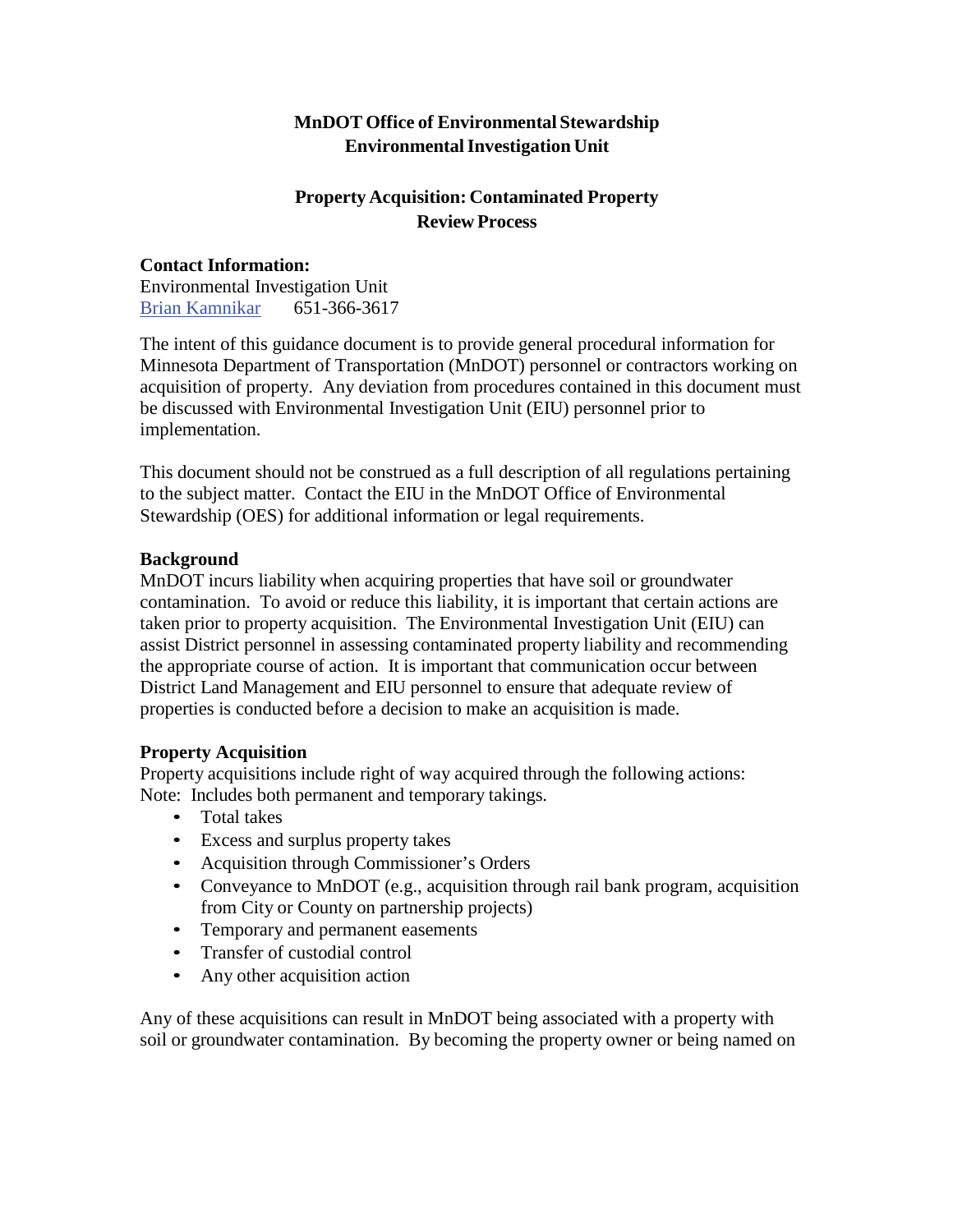an easement, MnDOT can be held as a responsible party for cleaning up contamination and/or subject to third party lawsuits relative to contamination issues. Once MnDOT incurs liability due to ownership, it can never be released from that liability, even by selling the property.

At a minimum, acquisitions of the following types of properties should be reviewed by EIU prior to a decision to make an acquisition (including easements):

- Properties in developed areas.
- Properties with existing or previous commercial or industrial businesses.
- Properties exhibiting any of the following conditions:
	- o Evidence of dumping (waste abandoned on surface or buried at the site).
	- o Known or suspected fill materials of unknown origin or quality placed on the property.
	- o Aboveground or underground storage tanks.
	- o Vent pipes (may indicate presence of underground storage tanks).
	- o Groundwater monitoring wells
	- o Onsite chemical use (e.g., vehicle maintenance, manufacturing or industrial operations, dry cleaning, parts washing, paint spraying, wood treatment, etc.).
	- o Chemical/waste containers, storage rooms, or sheds.
	- o Outdoor storage yards.
	- o Subgrade features with the potential to leak (e.g., hydraulic hoists, flammable waste traps – oil/water separators, vaults, pits, or vats).
	- o Stained soil or stained floors with large cracks.
	- o Dead vegetation.

#### **Contaminated Property Review Process**

The following procedure defines the Contaminated Property Review process for proposed property acquisitions:

- 1. District Planning and Budgeting
	- District identifies anticipated property acquisitions and prioritizes properties to be reviewed by EIU.
	- EIU provides a cost estimate to the district for completing a Contaminated Property Review for the project. District approves and secures funding for EIU to retain a consultant to complete the estimated number of Contaminated Property Reviews (see item 3 below) per fiscal year.
- 2. District Notification to EIU of the Need for a Contaminated Property Review
	- District notifies EIU of suspect contaminated properties requiring review as soon as the district has made a decision that the property must be acquired based on the current project design.
	- District immediately notifies EIU if suspect contamination problem (see list of conditions in Property Acquisition section on page 1) is identified at any time during the appraisal process.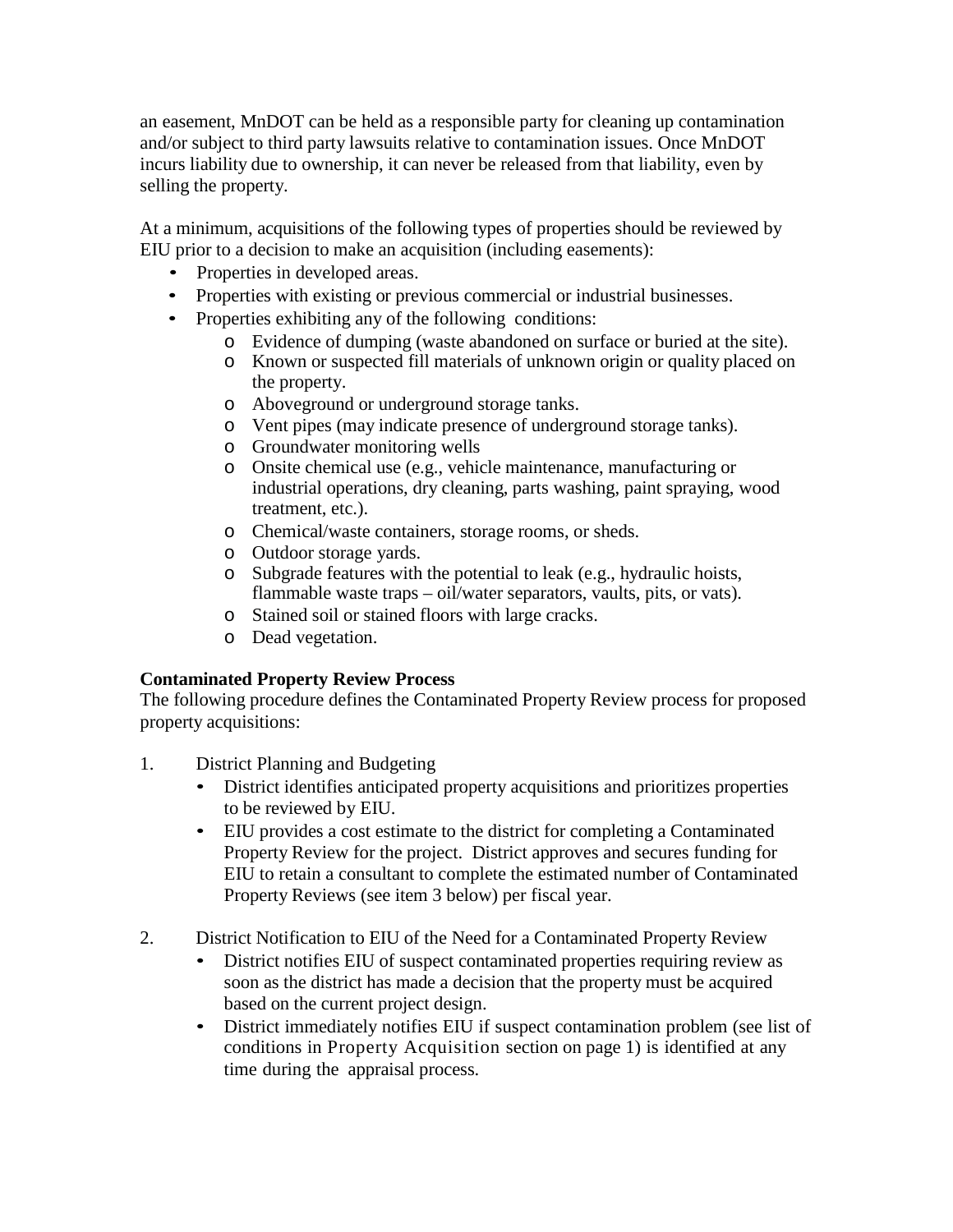- 3. Contaminated Property Review
	- EIU, or a consultant contracted by EIU, reviews the Minnesota Pollution Control Agency (MPCA) databases to check for known contaminated sites in the parcel area. The databases searched included: leaking underground storage tank facilities, landfills, salvage yards, voluntary investigation and cleanup (VIC) sites, Superfund sites and dump sites. A review of these MPCA files is a component of a Phase I Environmental Site Assessment (Phase I ESA). The review may also include: historical photographs or topographic maps, MnDOT project files, and parcel files. After completing the review, EIU determines whether a more thorough review of property history, a Phase I ESA, is necessary.
	- EIU and district determine when the Phase I ESA needs to be completed.
- 4. Detailed Property Review
	- EIU sends requisition to District for approval and to secure funding to retain a consultant to perform a Phase I ESA. ).
	- Consultant completes a Phase I ESA. This more detailed review includes at least two additional components: research on historic land use (e.g. review of City and County building and environmental records; interviews with previous property owners), and site reconnaissance. Phase I ESAs generally cost \$5,000 to \$10,000 per parcel, depending on the complexity of the property history.
- 5. EIU Recommendations to District

Possible recommendations based on the results of the Phase I ESA are as follows:

- EIU recommends that MnDOT acquire the property without additional environmental investigation.
- EIU recommends that MnDOT not acquire the property.
- EIU recommends that MnDOT limit the area being acquired.
- EIU recommends that MnDOT complete a drilling investigation to collect soil and/or groundwater samples from the property in order to determine if contamination is present, and what the magnitude and extent of the contamination is on the site.
- 6. Drilling Investigation
	- EIU provides District with estimated investigation cost.
	- EIU sends requisition to District for approval and to secure funding to retain a consultant to perform a drilling investigation at the property (i.e., obtain soil and/or groundwater samples).
	- Consultant completes the investigation and prepares a Drilling Investigation Report.
	- EIU submits the report to the MPCA to obtain letters of assurance to reduce MnDOT's liability, approvals, and/or site closure, as appropriate.
	- EIU notifies the District if the drilling investigation results identify the need to complete cleanup of soil and/or groundwater contamination during construction and how to manage contaminated materials.